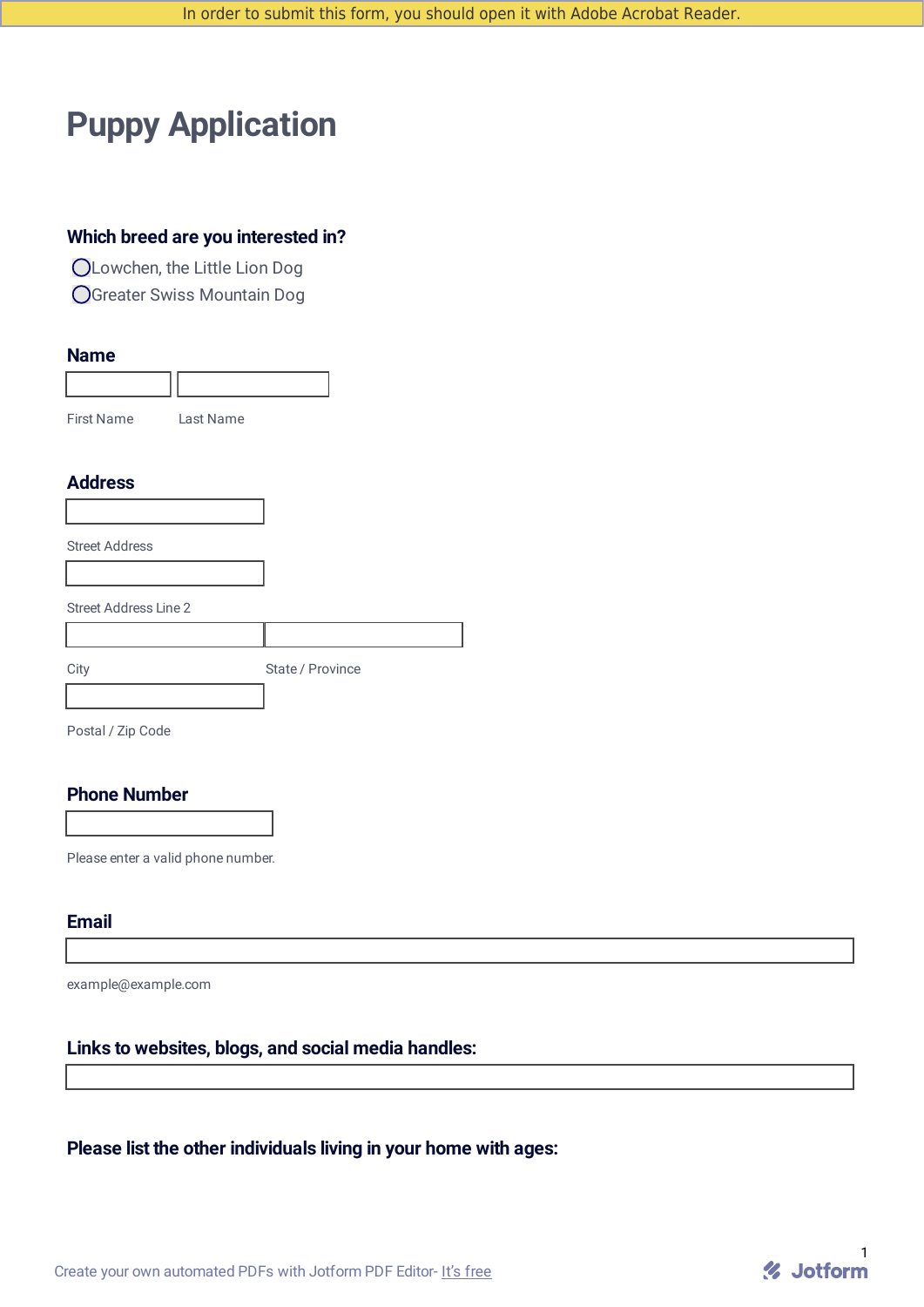#### **Have you contacted or applied with other breeders? If so, who?**

**Please provide two emergency contacts who will be willing to care for your dog during emergencies. Please include name, email, phone number, and relationship.**

Please provide contact information for your vet. If you do not currently have a vet, we will assist **you in finding one in your area. Please include clinic name, vet name, address, phone, and email.**

### **Preferences**

These questions help us understand what you are looking to integrate into your home.

**Do you have a preference for male or female? \*Puppies are matched to homes based off personality fit. There is no guarantee of gender. \*Female companion Lowchens will often require a longer wait time.**

*U* Jotform

 $\mathcal{L}_{\mathcal{A}}$ 

- $\square$  Male only
- $\Box$  Female only
- $\prod$  Fither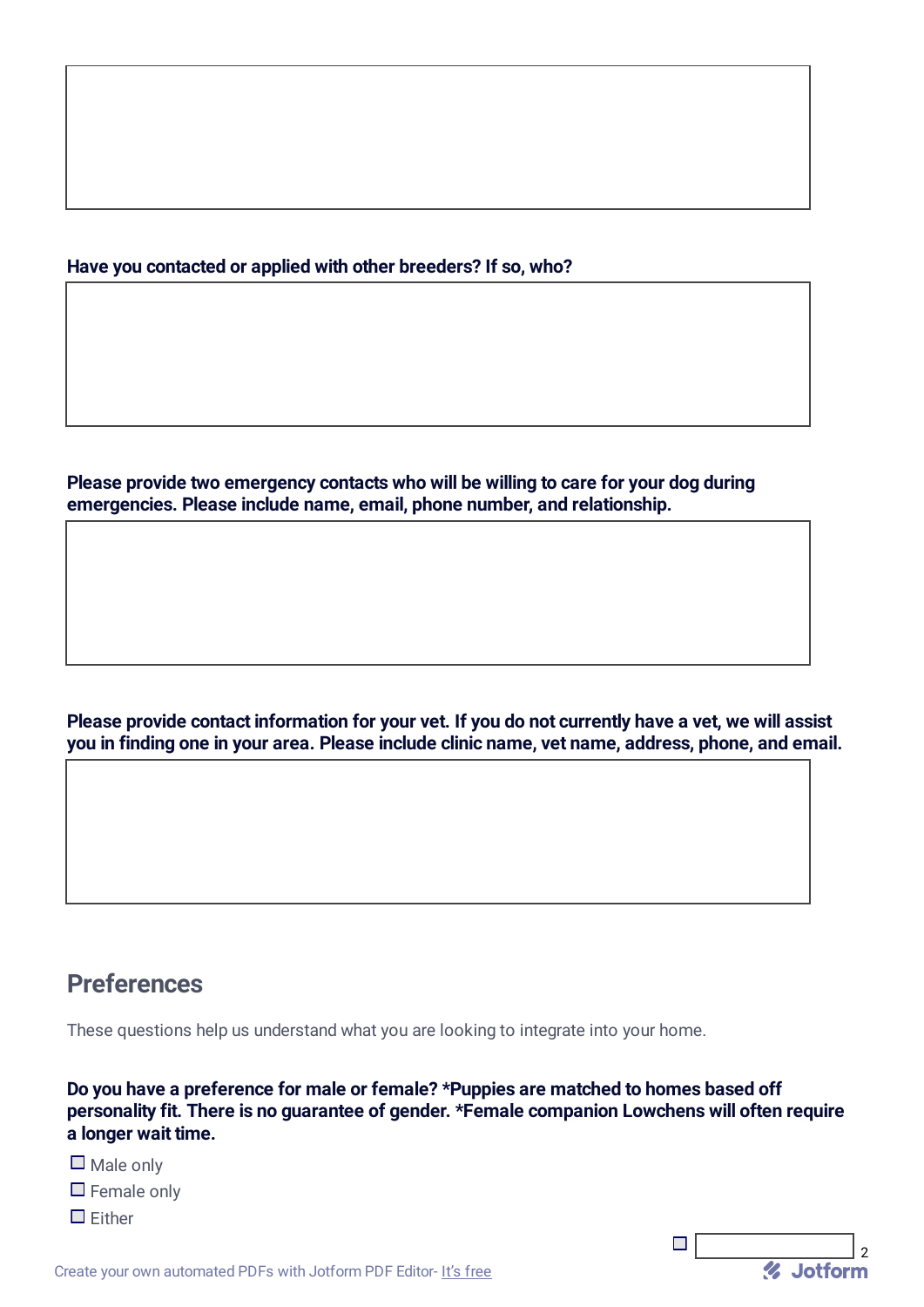#### **Would you be interested in an older puppy or adult?**

■ Yes

 $\Box$  No.

 $\square$  Maybe

 $\square$   $\lceil$ 

#### **Would you be interested in a special needs puppy? (non-life threatening physical abnormality)**

■ Yes

 $\Box$  No

 $\square$  Maybe

 $\Box$ 

**For Lowchen, do you have a color preference? Which colors?**

**For Greater Swiss, would you be interested in a blue, red, non-traditionally marked, or blue eyed? \*Note: The frequency of blue, red, and non-traditionally marked is extremely low.**

#### **Whose decision is it to get a dog?**

### **What specifically attracted you to this breed?**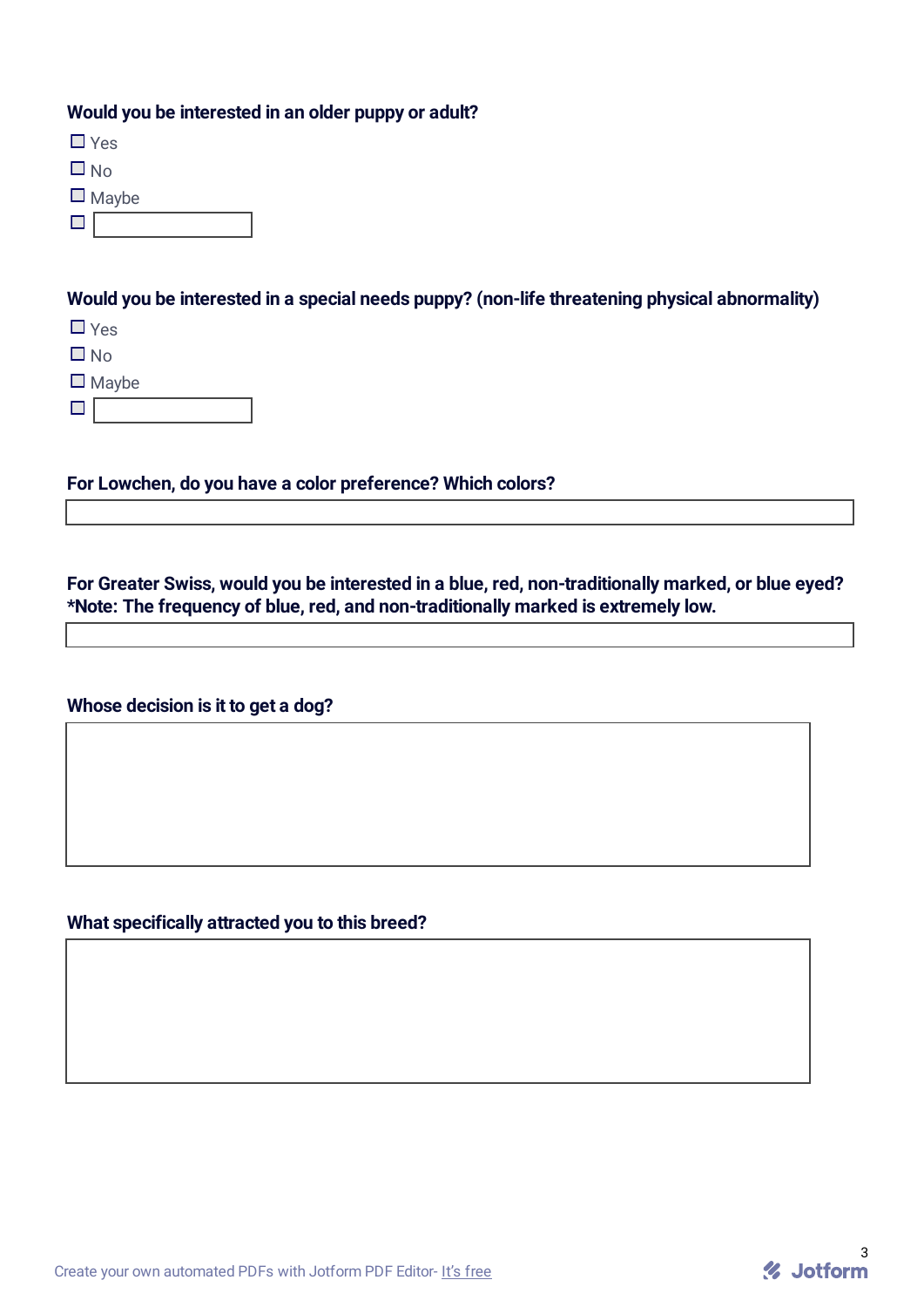# **Dog Ownership Experience**

**Have you previously owned this breed?**

**Have you previously owned other dogs?**

**If yes, please provide the following for each dog you have owned (attach list if necessary): 1. Breed (or prevalent breed if mixed) and sex 2. How did you obtain the dog (purchased, found, given as a gift, adopted, etc.) 3. What is your relationship like with the person/organization you obtained the dog? 4. Age when obtained 5. What happened to the dog (sold, given to others, lost, died (include cause of death))?**

**What animals do you currently own? If you currently own another dog, is it altered?**

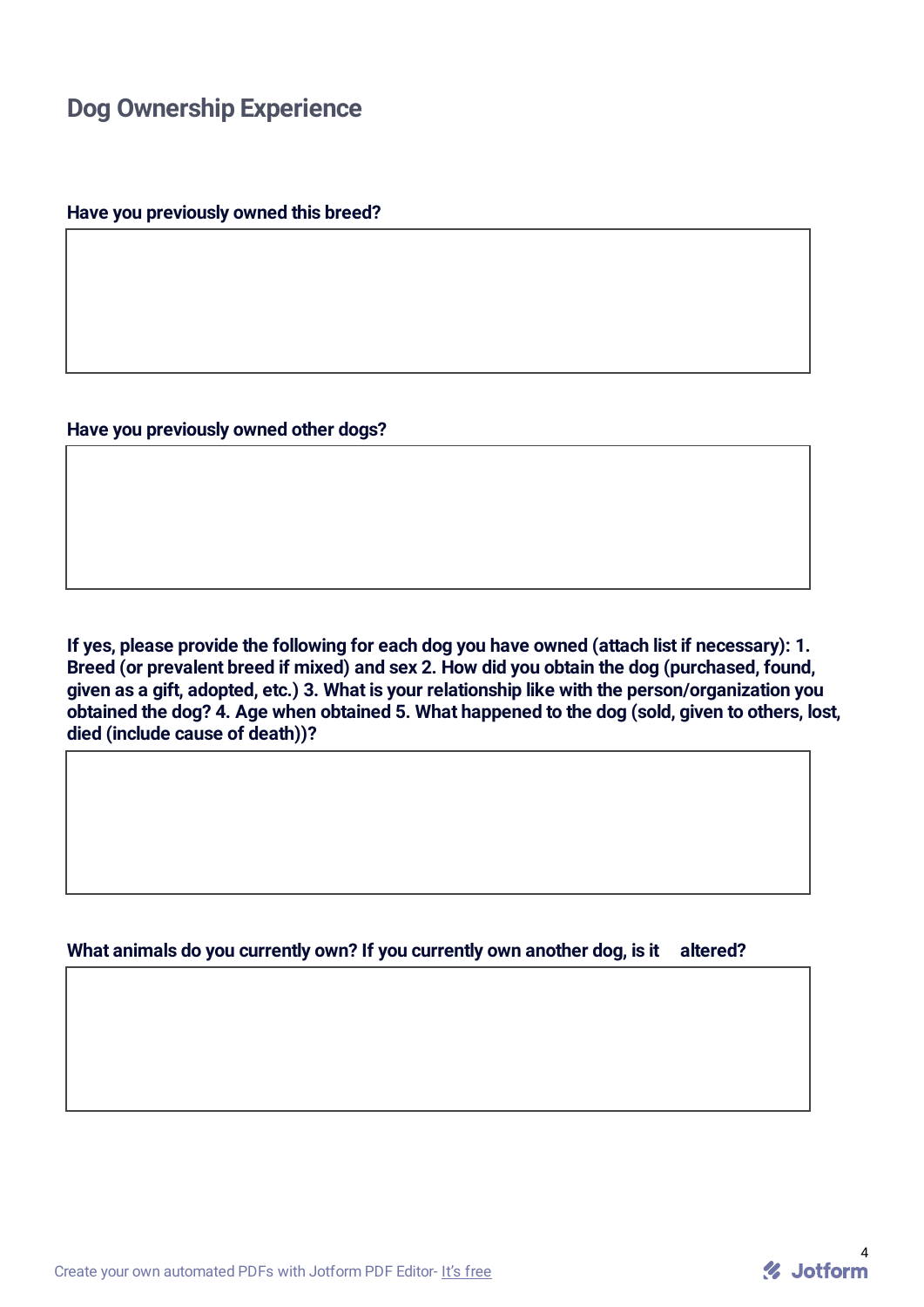**Do you breed dogs now, or have you had experience breeding dogs?**

**Goals andTraining**

**What type of disposition are you looking for? What habits or behaviors would you not be able to tolerate? Describe what you expect of and for this puppy.**

#### **What experience do you have owning and training dogs?**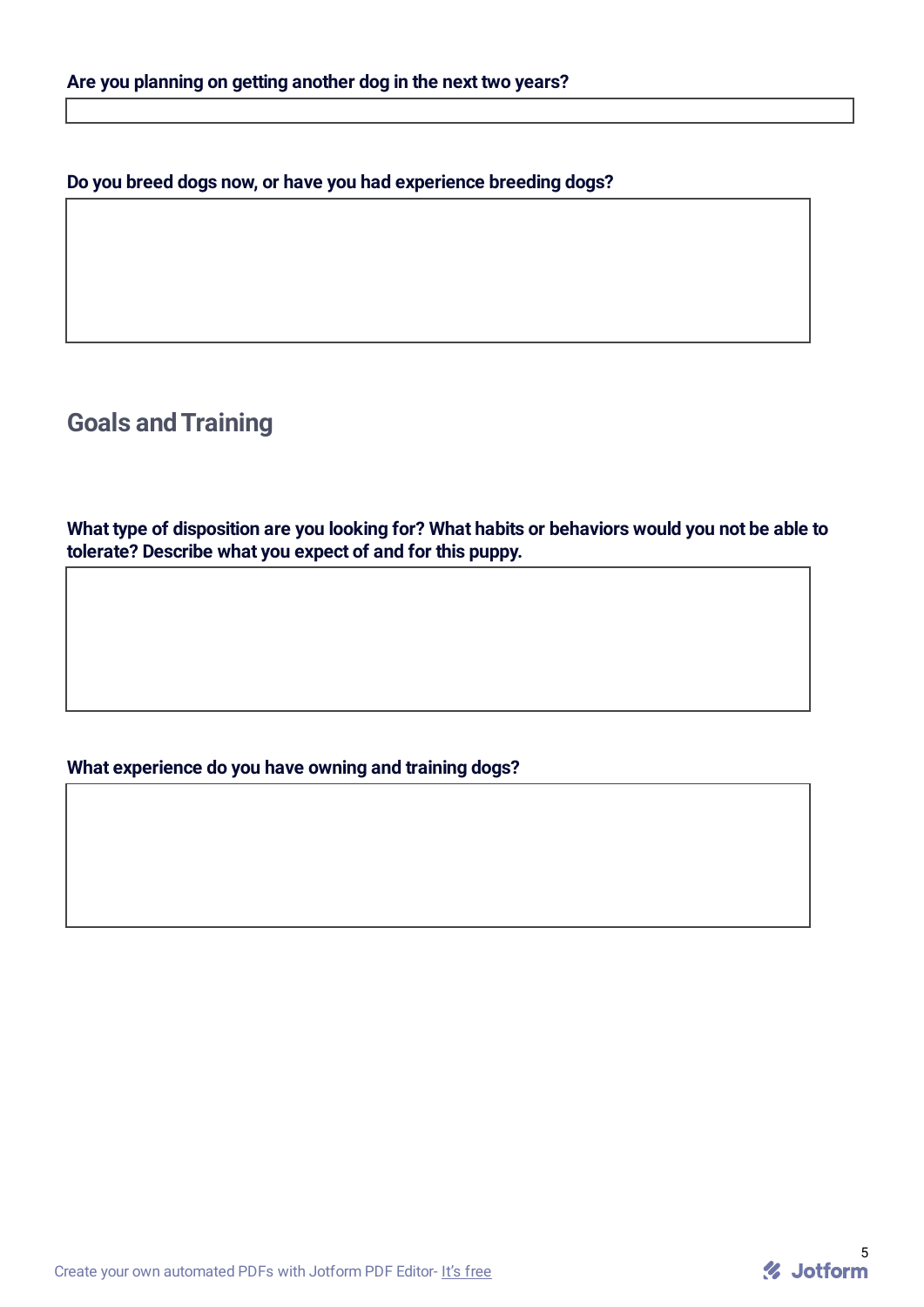**Do you understand that the Puppy Culture litter raising protocol is meant to give your puppy the best start, but ongoing training should continue once your puppy has joined your home. Do expect there to be a transition period when your puppy arrives home. You may have to restart some habits such as crate training and house training when your puppy is in a new environment.**

**Do you understand that both breeds are highly intelligent, and they are quite capable of manipulating their humans to get whatever they like such as snacks at the table, sleeping in the bed without permission, driving the car, and controlling the humans by pretending to need attention? We are happy to provide training resources to humans to curb these behaviors.**

#### **Where do you plan on attending training with your puppy?**

#### **(GREATER SWISS ONLY) Are you aware that Swissies can be very vocal, stubborn, persistent, crafty, independent, and physically strong with high prey drive? Please explain how you have managed other dogs or people like this in the past?**

#### **(GREATER SWISS ONLY ) Are you committed to a lifetime of training your dog, especially when they go through the teenager phase?**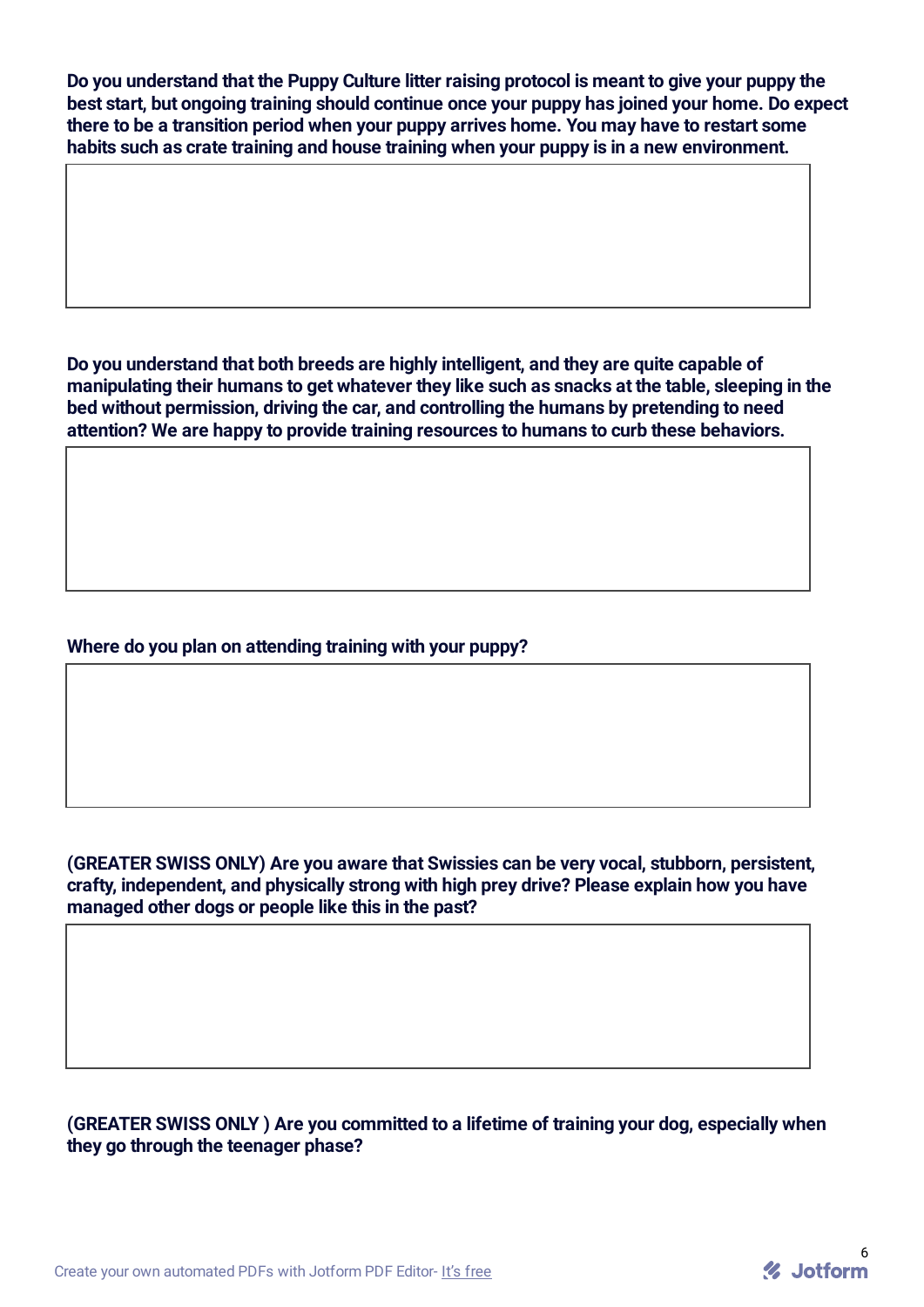#### Do you have experience with kennel training a dog? A dog that is kennel trained will be easier to **transport during emergencies and have an easier time while boarded?**

**(LOWCHEN ONLY) How do you plan on grooming your dog? Would you be interested in learning how to groom him/her yourself?**

Are you committed to dedicating all of your time in the first 16 weeks of your puppy's life to **positive experiences around new places, people, and other dogs, safely? I will provide detailed** instructions on the process, and it is absolutely critical to put in this earlier socialization to facilitate **confident adults.**

**Do you agree to call me first if your puppy exhibits any unacceptable behaviors?**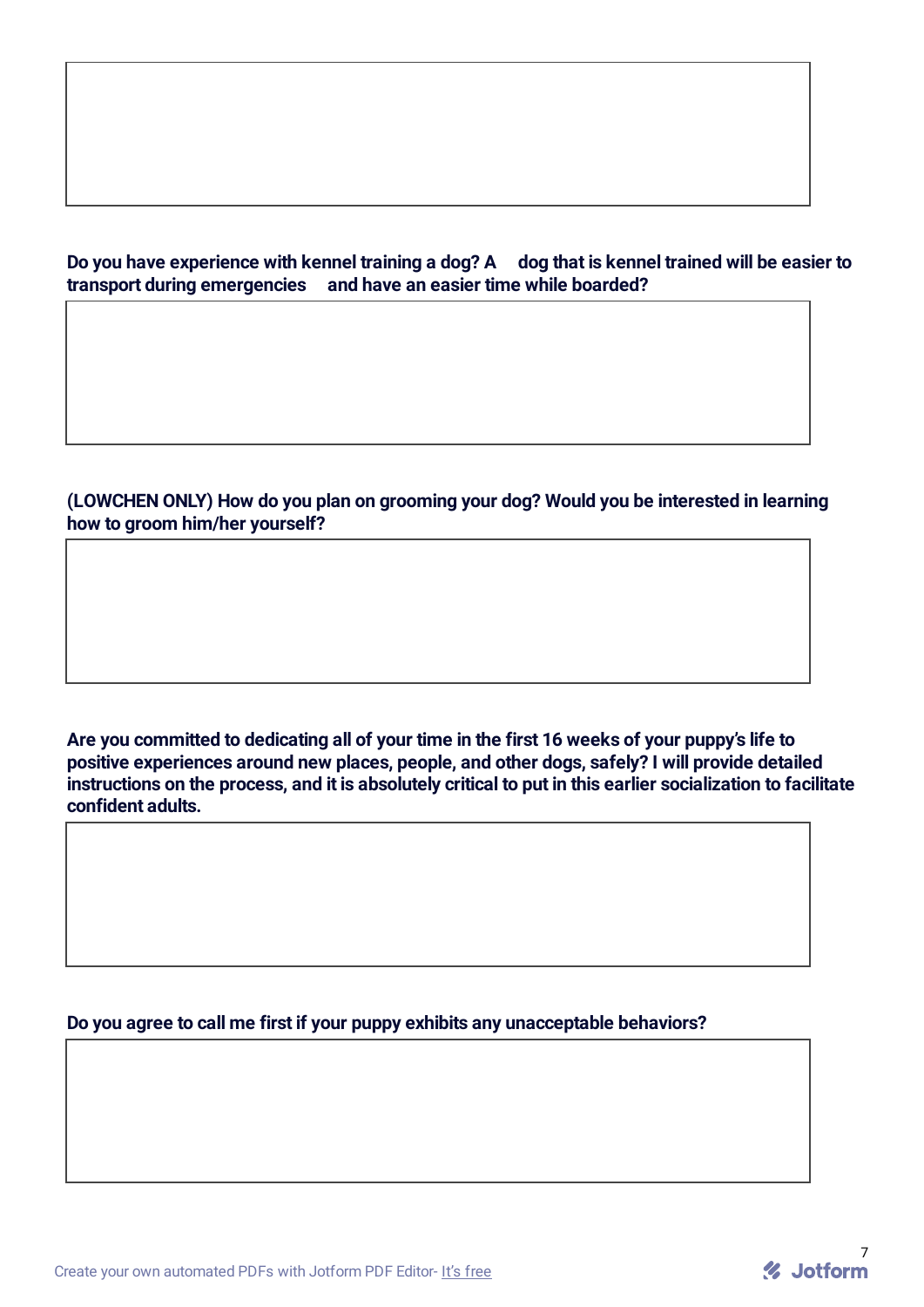#### **(GREATER SWISS ONLY) Are you aware that Swissies can take time to reliably housetrain without supervision? With my training method, it is quite possible to house train them at a young age though it requires consistency and time upfront.**

#### **Which of the following reasons best fit the primary reason(s) you would like to have a dog? Check all that apply.Please elaborate as needed.**

- $\square$  Performance activities (obedience, agility, rally, barn hunt, etc...)
- $\Box$  Search and Rescue/Tracking
- $\square$  Service dog (trained to assist a handler with a disability)
- $\Box$  Therapy Dog (to provide companionship and comfort to others in a controlled setting)
- $\Box$  Emotional Support Animal (to provide companionship and comfort to the dog's owner) Note: This is different from a service dog.
- □ Conformation/Showing
- $\Box$  Drafting/Pulling work
- $\Box$  Herding
- $\Box$  Attack/Protection (to attack on command)
- $\Box$  Watch Dog/Alarm Dog (to let you know that someone is at the house)
- $\square$  Breeding
- $\Box$  Companion
- $\Box$  For Spouse
- $\Box$  For the Children
- $\Box$  For other pets
- $\Box$  A gift

 $\Box$ 

# **Home Life**

#### Are you currently pregnant or expecting to adopt or have a child within 1 year of getting your new **puppy?**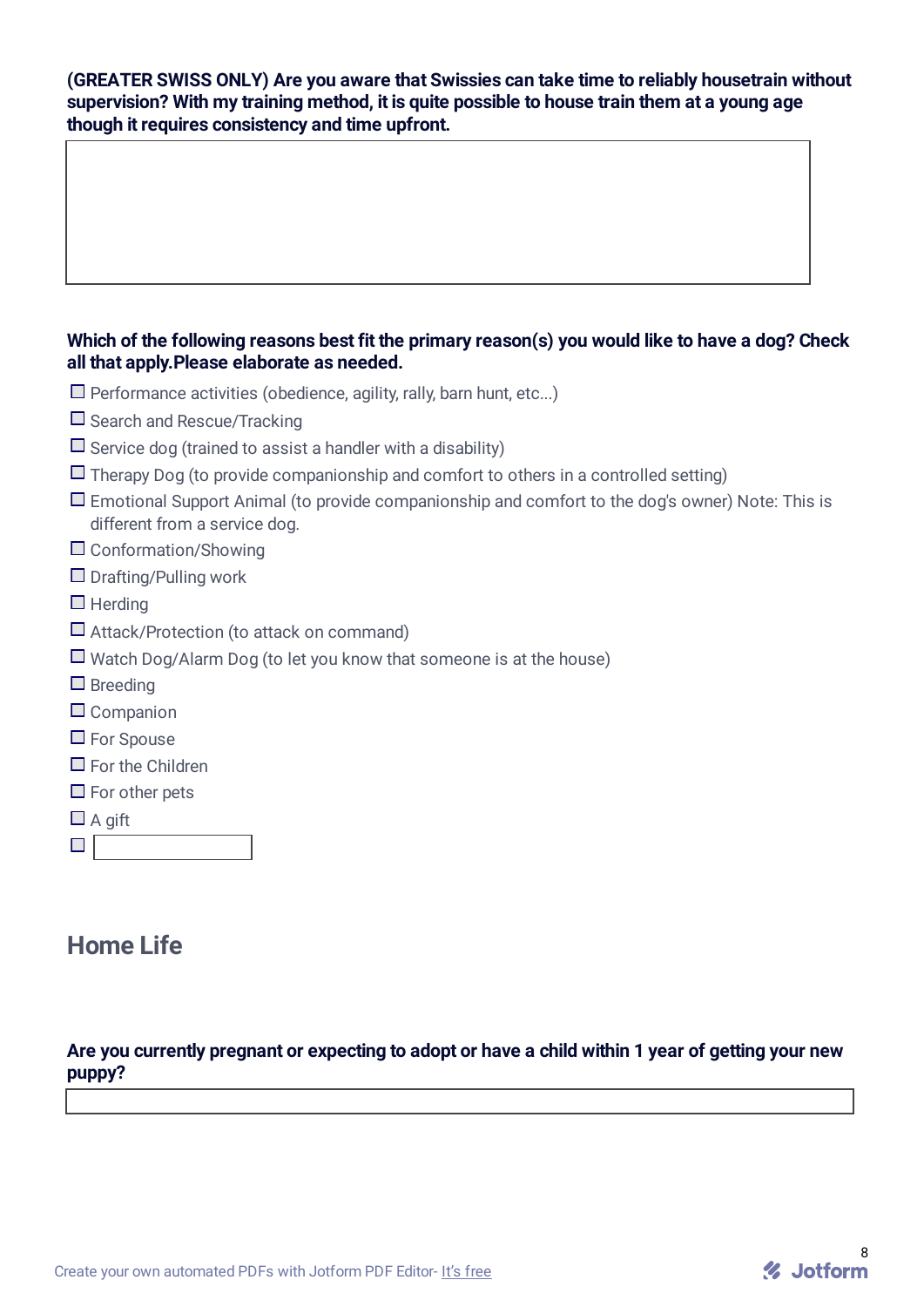**How does everyone in the home feel about a puppy?**

**Is anyone living in the home with the dog allergic to dogs? Lowchens are excellent for people with allergies to dogs. Greater Swiss do shed and can have large amounts of dander. It is quite possible for people with allergies to with both breeds with consistent house cleaning and grooming.**

**How would you describe your neighborhood? Are you in a condo, apartment, duplex, ranch, rural area, or developer neighborhood?**

**(GREATER SWISS ONLY) Would your neighbors tolerate a loud mouth dog?**

#### **Do you own your own home?**

**What is your occupation?**

**If applicable, what is your spouse's occupation?**

**Transportation and Environment**

**How will your dog normally be transported? Are you able to transport your dog in kennel?**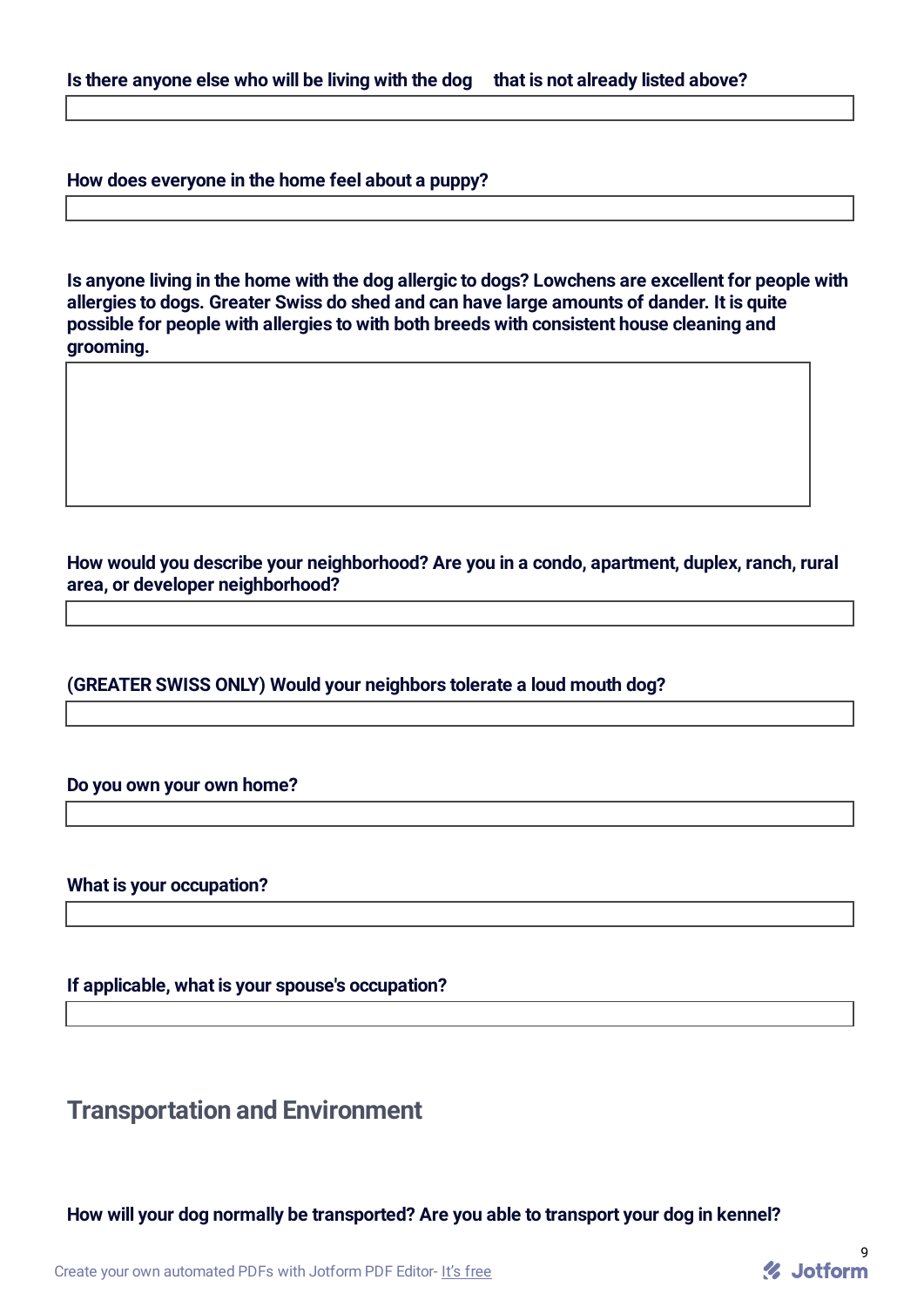**Do you agree to keep your dog in a climate controlled environment during extreme temperatures? Swissies are not heat tolerant, and they can easily suffer heat strokes in 75 degree weather. You must take care to not over exercise them in the heat.**

#### **Are you dedicated to maintaining your dog's training throughout his or her entire lifetime?**

#### **Do you agree to keep your dog at a fit weight for the sake of their health?**

#### **What arrangements would you make for the care of the dog when you are traveling?**

If your dog is traveling with you, do you have a process for making the dog as comfortable as **possible?**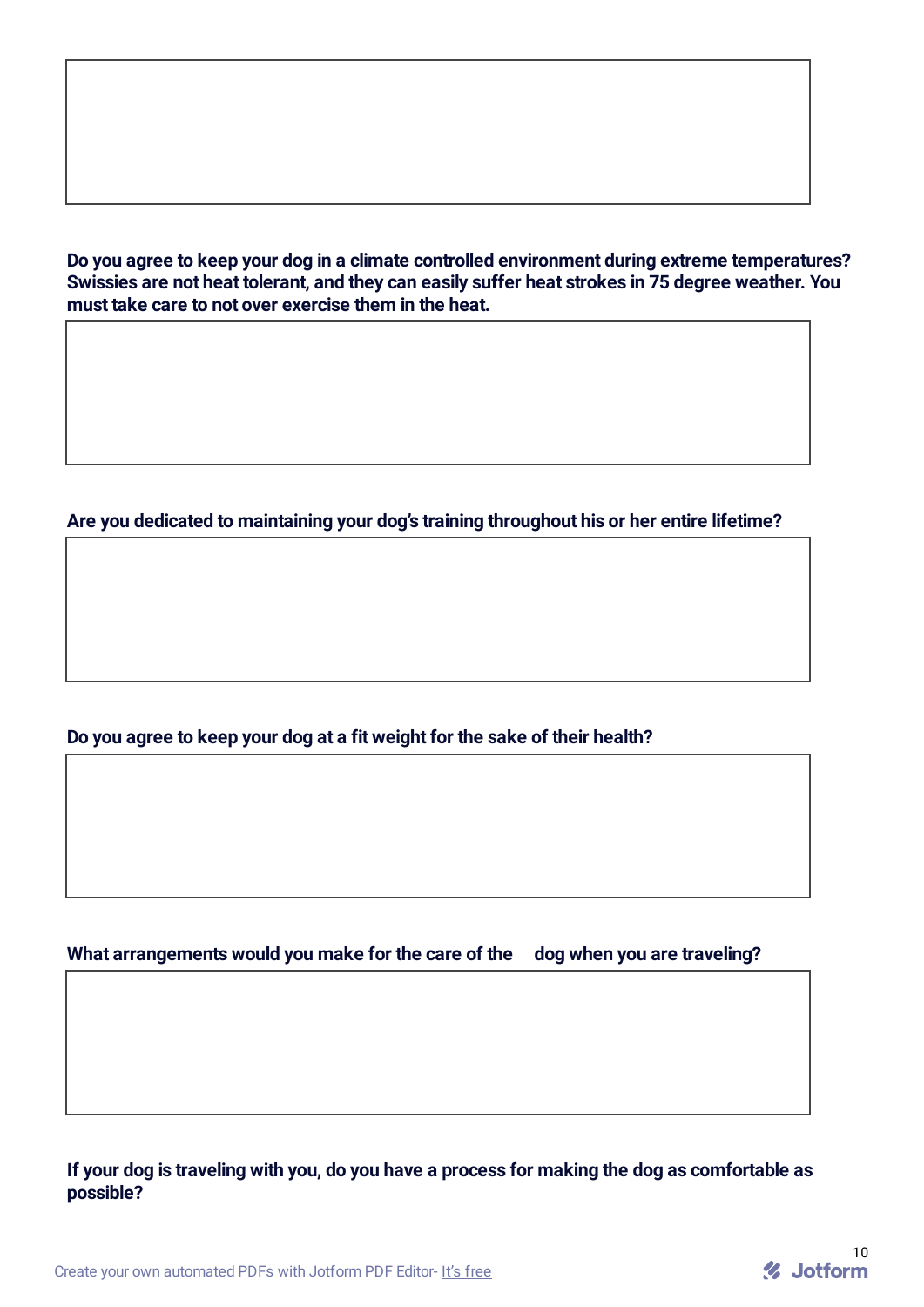

We are always available via phone or email for any emergency, no matter how early or how late. We are committed to our dogs for their entire lives. While we may not always have the answers nor can we guarantee the future, we can promise to support you and the well-being of your dog.

#### **Are you willing to plan for the dog's well-being if any of the following should happen?**

| $\Box$ End of relationship               |
|------------------------------------------|
| $\square$ Death                          |
| $\square$ Move/Relocation                |
| $\Box$ New human baby in the home        |
| $\Box$ Elderly family member in the home |
| $\Box$ Loss of job                       |
| $\Box$ Serious illness                   |
| $\Box$ Develop allergy to dogs           |
| $\Box$ Decided to not want the dog       |
|                                          |
|                                          |

### **Other**

#### **How did you find us?**

#### **Were you referred to Roman Reign?**

#### **Have you met a Greater Swiss Mountain Dog or Lowchen?**

**If yes, please list the owner's name and place of meeting.**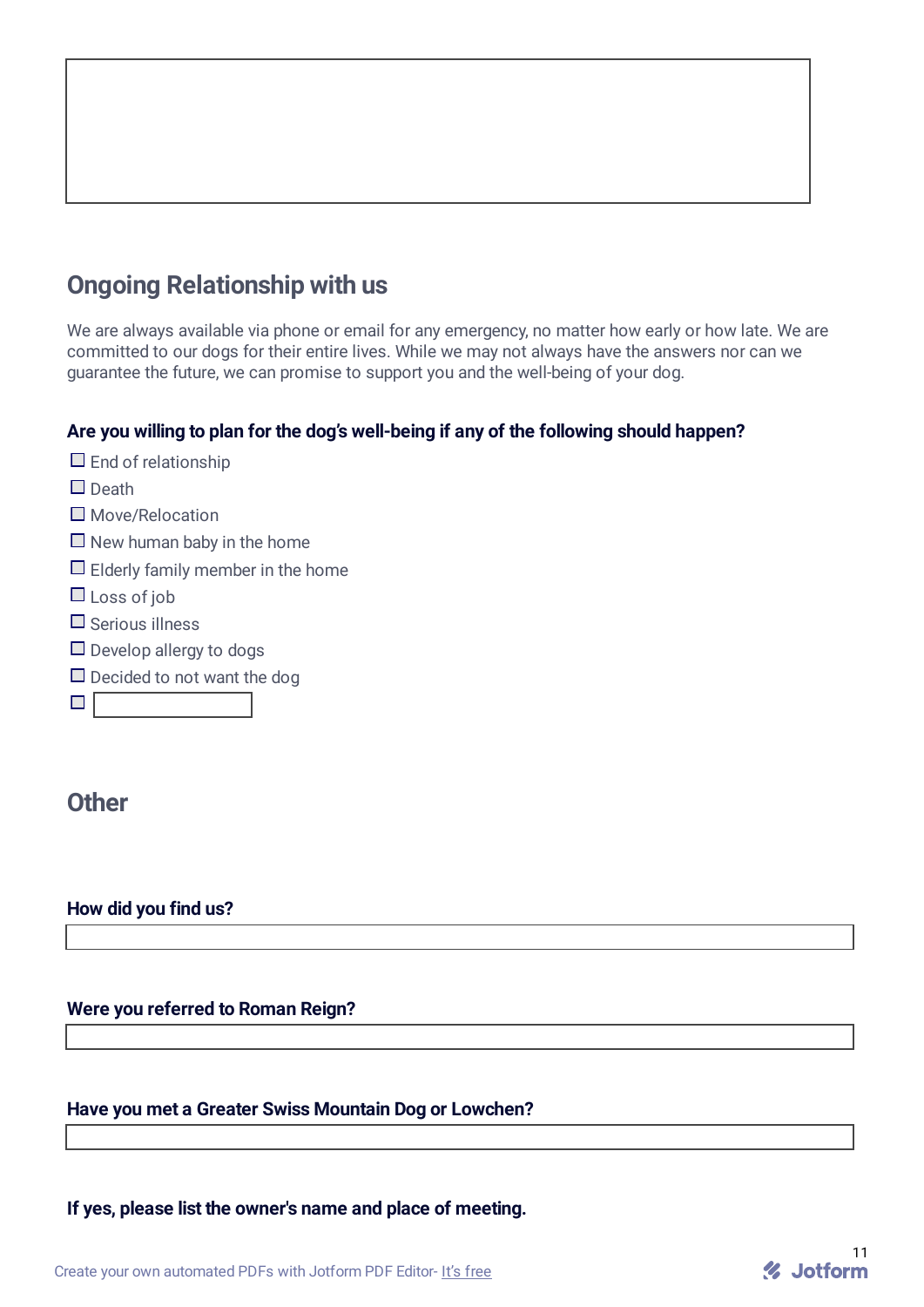## **Do you agree to sign a written contract that:**

A) Roman Reign has a first right of refusal to take any dog back at any time for any reason should the owner decide they can no longer keep their dog.

B) Requires you to use your veterinarian, trainer, and Roman Reign as your 1st resource for the health, training, and well-being of the dog. Information on the Internet can be useful in understanding health and training questions, however it is not the best source for diagnoses and recommendations.

C) As an owner of a Roman Reign puppy, you will become an ambassador of the breed by virtue of having a Greater Swiss or Lowchen. You agree to responsibly train and manage your dog. You and your dog will likely become the face of the breed in your local area as both breeds are relatively rare, and you agree to represent the breed in the best light both online and in person.

D) Will you commit to staying in contact with us for the life of your puppy with both good news and bad should it occur?

| $\bigcirc$ Yes                  |
|---------------------------------|
| ONo                             |
| OI want to discuss these items. |
| $\overline{\bigcirc}$           |

**Please feel free to add any additional comments or questions you might have. We look forward to working with you.**